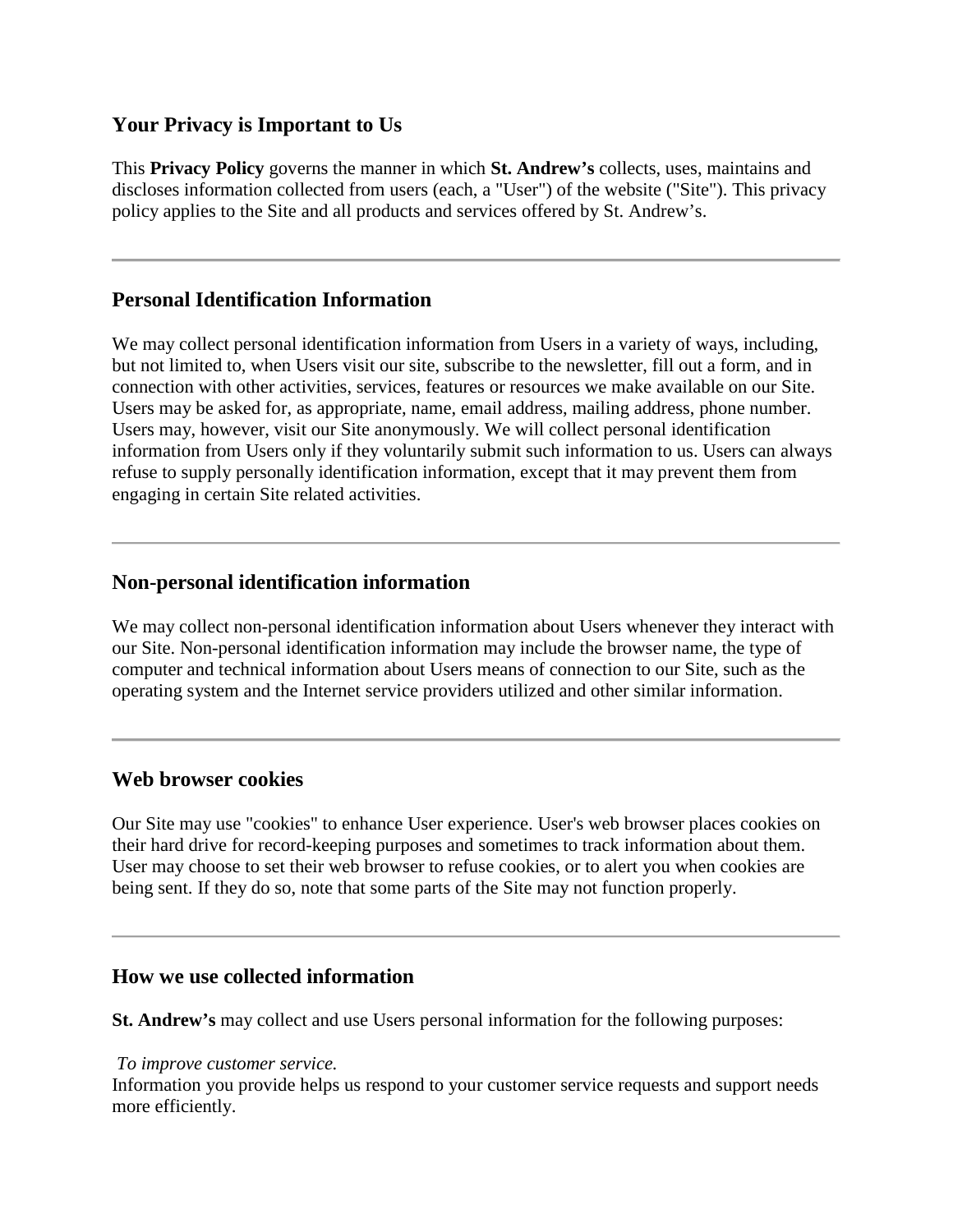#### *To personalize user experience.*

We may use information in the aggregate to understand how our Users as a group use the services and resources provided on our Site.

#### *To improve our Site.*

We may use feedback you provide to improve our products and services.

#### *To run a promotion, contest, survey or other Site feature.*

To send Users information they agreed to receive about topics we think will be of interest to them.

#### *To send periodic emails.*

We may use the email address to respond to their inquiries, questions, and/or other requests. If User decides to opt-in to our mailing list, they will receive emails that may include company news, updates, related product or service information, etc. If at any time the User would like to unsubscribe from receiving future emails, we include detailed unsubscribe instructions at the bottom of each email or User may contact us via our Site.

## **How we protect your information**

We adopt appropriate data collection, storage and processing practices and security measures to protect against unauthorized access, alteration, disclosure or destruction of your personal information and data stored on our Site.

## **Sharing your personal information**

We do not sell, trade, or rent Users personal identification information to others. We may share generic aggregated demographic information not linked to any personal identification information regarding visitors and users with our business partners, trusted affiliates and advertisers for the purposes outlined above. We may use third party service providers to help us operate our business and the Site or administer activities on our behalf, such as sending out newsletters or surveys. We may share your information with these third parties for those limited purposes provided that you have given us your permission.

# **Third party websites**

Users may find advertising or other content on our Site that link to the sites and services of our partners, suppliers, advertisers, sponsors, licensors and other third parties. We do not control the content or links that appear on these sites and are not responsible for the practices employed by websites linked to or from our Site. In addition, these sites or services, including their content